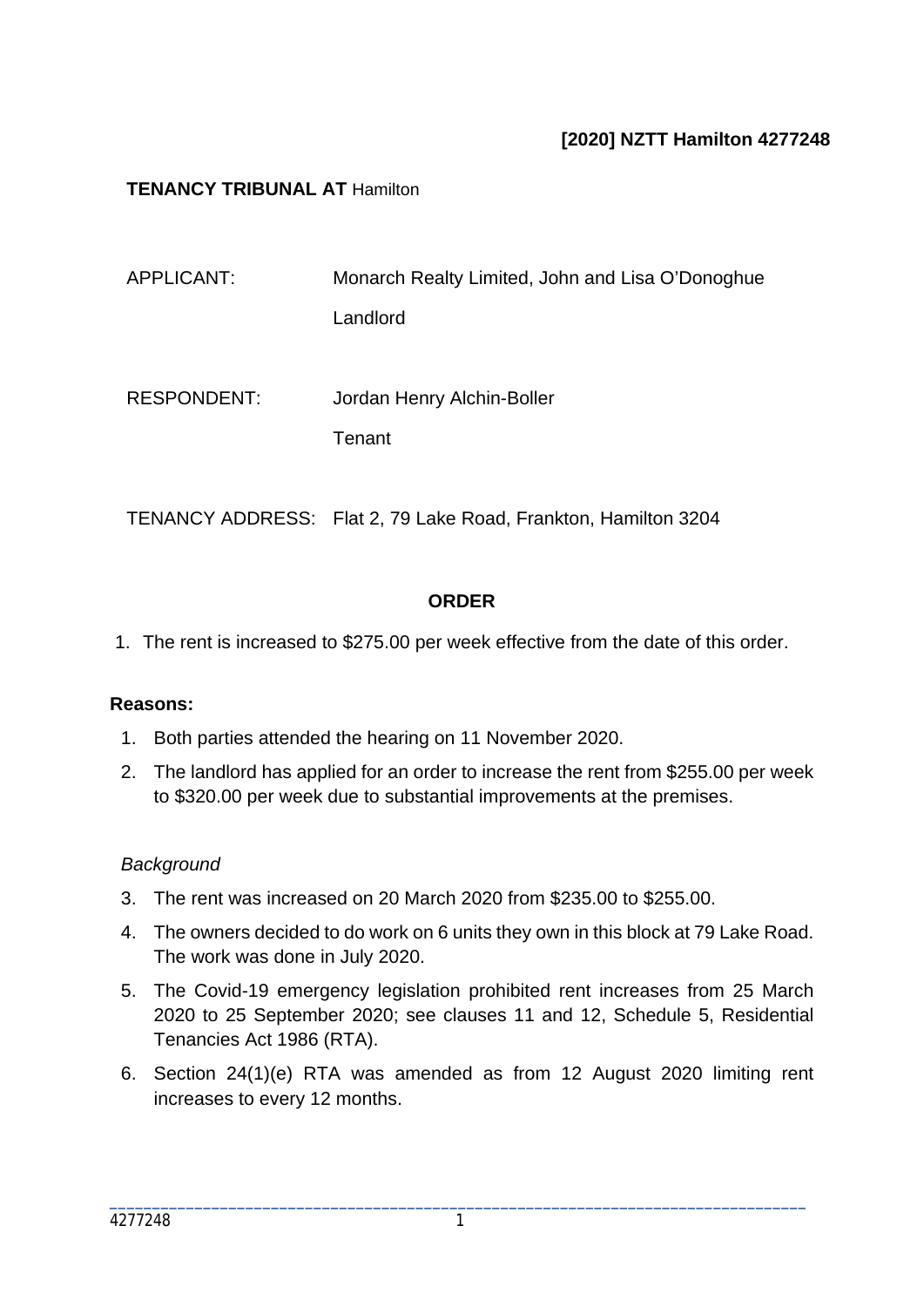- 7. The landlord sought the consent of the tenant to increase the rent to \$320.00 per week on the grounds that the owner has improved the property which had increased its value and benefit to the tenant.
- 8. The tenant did not agree to the proposed increase in rent. The landlord then made this application to the Tribunal.

## *The law*

- 9. A landlord may increase rent every 12 months provided that 60 days' written notice is given; s24(1) RTA.
- 10. However, rent may also be increased with the agreement of the tenant or by order of the Tribunal, if, with the consent of the tenant, the landlord has:
	- a. Made substantial improvements to the premises (not being general or necessary repairs) that increase the value of the premises and constitute a material benefit to the tenant:
	- b. Increased or improved the facilities or services (other than general or necessary repairs) provided for the tenant
	- c. Agreed to a variation in the tenants of the tenancy that benefits the tenant.

See section 28(1) Residential Tenancies Act 1986 (RTA).

## *The improvements*

- 11. Both parties gave evidence that the following work has been done at the premises:
	- a. Replacement stove;
	- b. New kitchen cabinets and larger splashback;
	- c. Replacement kitchen venting fan;
	- d. Repaint kitchen;
	- e. Install bathroom extractor fan;
	- f. Install heat-pump in living area.
- 12. The relevant law is s28(1)(a) RTA whether the landlord has made "substantial improvements to the premises (not being general or necessary repairs) that increase the value of the premises and constitute a material benefit to the tenant".
- 13. Section 28(1)(b) RTA does not apply. That refers to improvements to "facilities" which are defined in s2 as non-exclusive (or shared) facilities that are not part of the tenancy premises themselves, such as parking areas, lawns and gardens, shared sheds or laundry facilities, or to "services" which are electricity, water, internet and the like.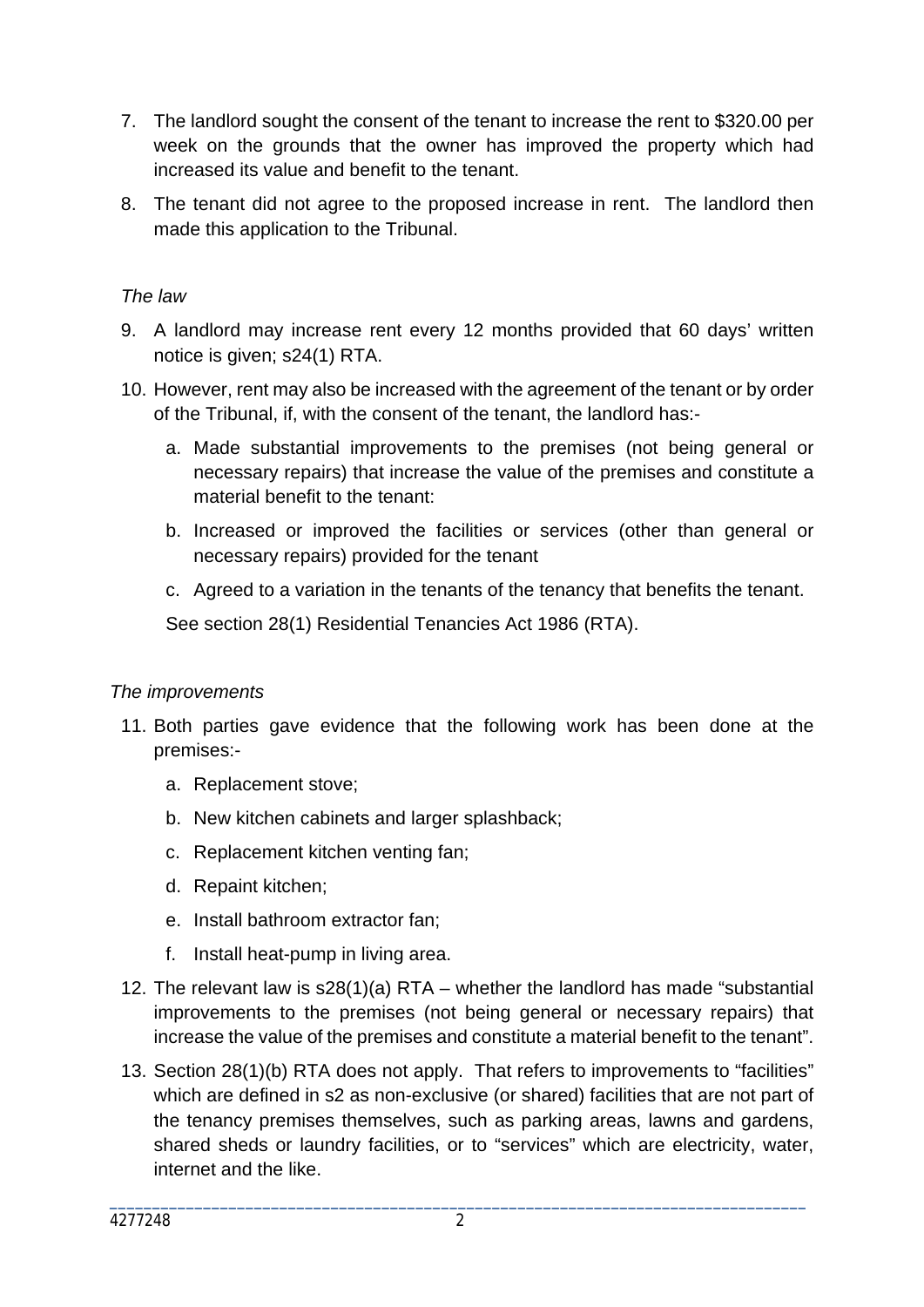- 14. Mr Alchin-Boller confirmed that he did consent to the work being done so the first part of s28 is satisfied.
- 15. Parliament has introduced new 'Healthy Homes Standards' (HHS) under regulations provided for by s138B RTA. The HHS are contained in the Residential Tenancies Healthy Homes Standards Regulations 2019.
- 16. From 1 July 2021, private landlords must ensure their rental properties comply with the Healthy Homes Standards within 90 days of any new, or renewed, tenancy.
- 17. Improvements that are required under the HHS are necessary. They are required by law. However, compliance with these is not yet required. These landlords have been prudent and proactive and have organised and completed the HHS upgrades well before the compliance date. I do not want to discourage that.
- 18. After considering the evidence, I make the following findings:
	- a. The kitchen extractor fan was a replacement for a rangehood that could not be vented to the outside – I find this to be a necessary repair;
	- b. The bathroom extractor fan was new, there had not been one before. This is a required upgrade under the HHS however has been completed before the compliance date. I find that it is a substantial improvement;
	- c. The heat-pump is also required under the Healthy Homes Standards. However, the tenant said there has been no heater previously although "an approved form of heating" is currently required under the Housing Improvement Regulations 1947. I find this to be necessary work and not a substantial improvement;
	- d. I do find the installation of a new, replacement stove and new kitchen cabinetry and splashback, to be substantial improvements. This work was not required. Mr Alchin-Boller confirmed that the cabinets were of benefit to him although he said that the stove and splashback performed the same function as those previously.
- 19. The landlord provided evidence of the cost of the work done. This was approximately \$14,000.00 for this unit. However, *cost* is not the same as *value*. S28(1)(a) says there must be an increase in value. No evidence was provided to show an increase in value. For example, there is no comparative valuation assessing the rental value of the premises before and after the works had been completed. The comparisons of rentals of other units does not tell me whether *this* unit has increased in value.
- 20. However, in the interests of fairness, I do accept that it is more probable than not that the installation of the bathroom fan, new kitchen cabinetry, stove, and splashback have increased the rental value of the premises. I find that s28(1)(a) RTA applies.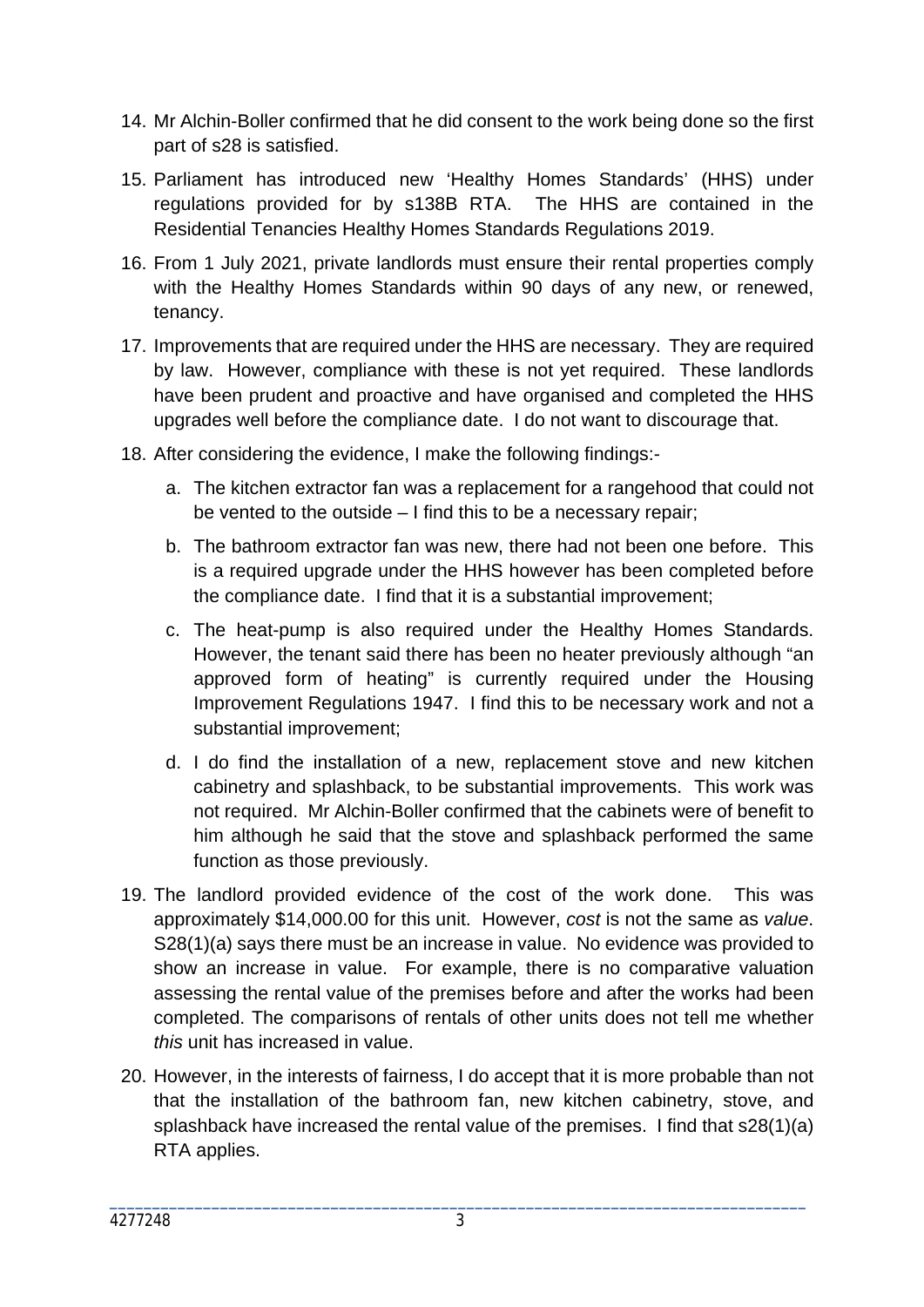- 21. However, I disagree that the rent increase proposed by the landlord is (as it was described) "modest". An increase from \$255.00 to \$320.00 is an increase of more than 25%. I have made an order increasing the rent to \$275.00 per week effective from the date of this order.
- 22. This order does not affect the dates by which the rent may otherwise be reviewed or increased; s28B(1) RTA.



N Maplesden 1 December 2020